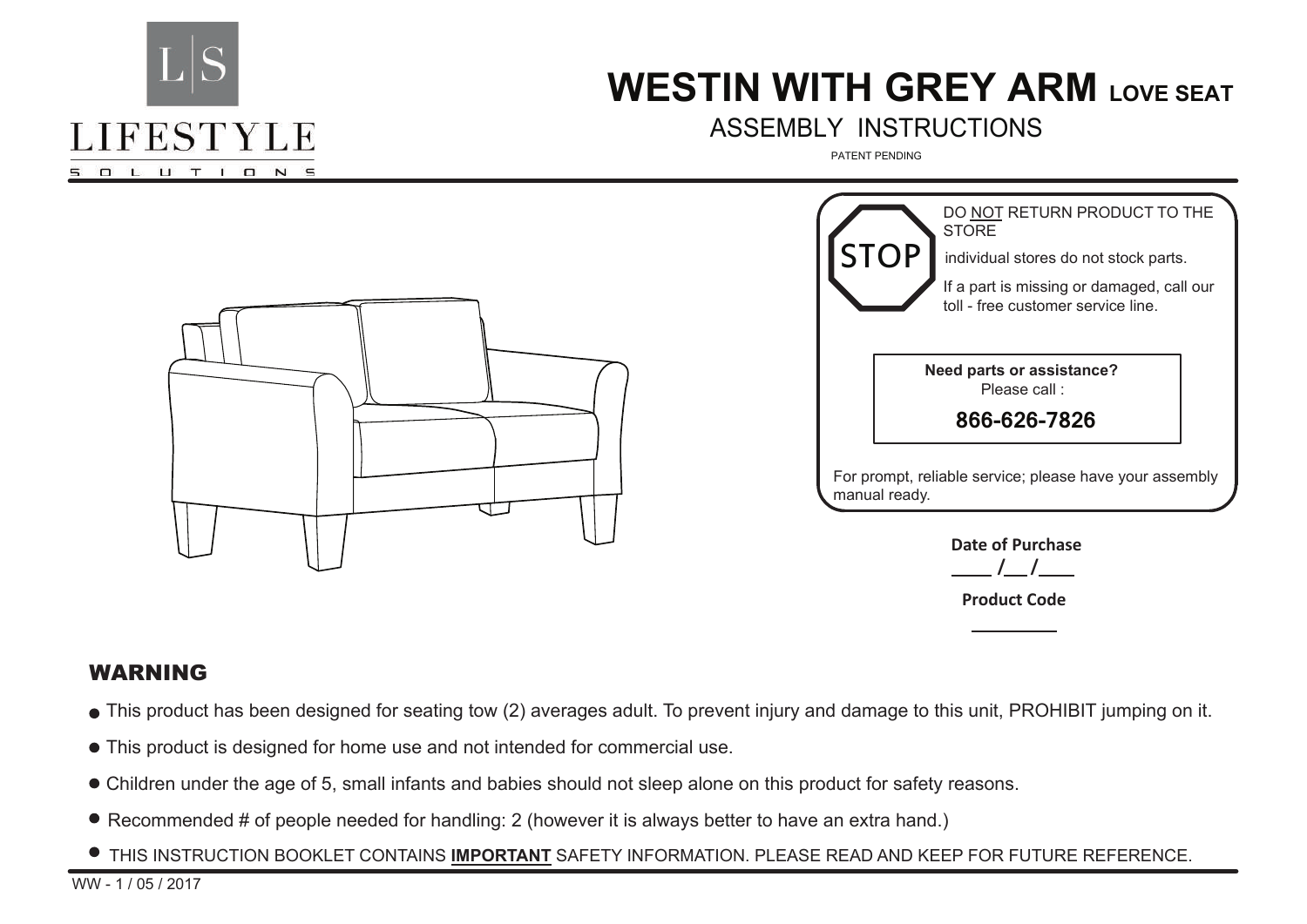- PARTS



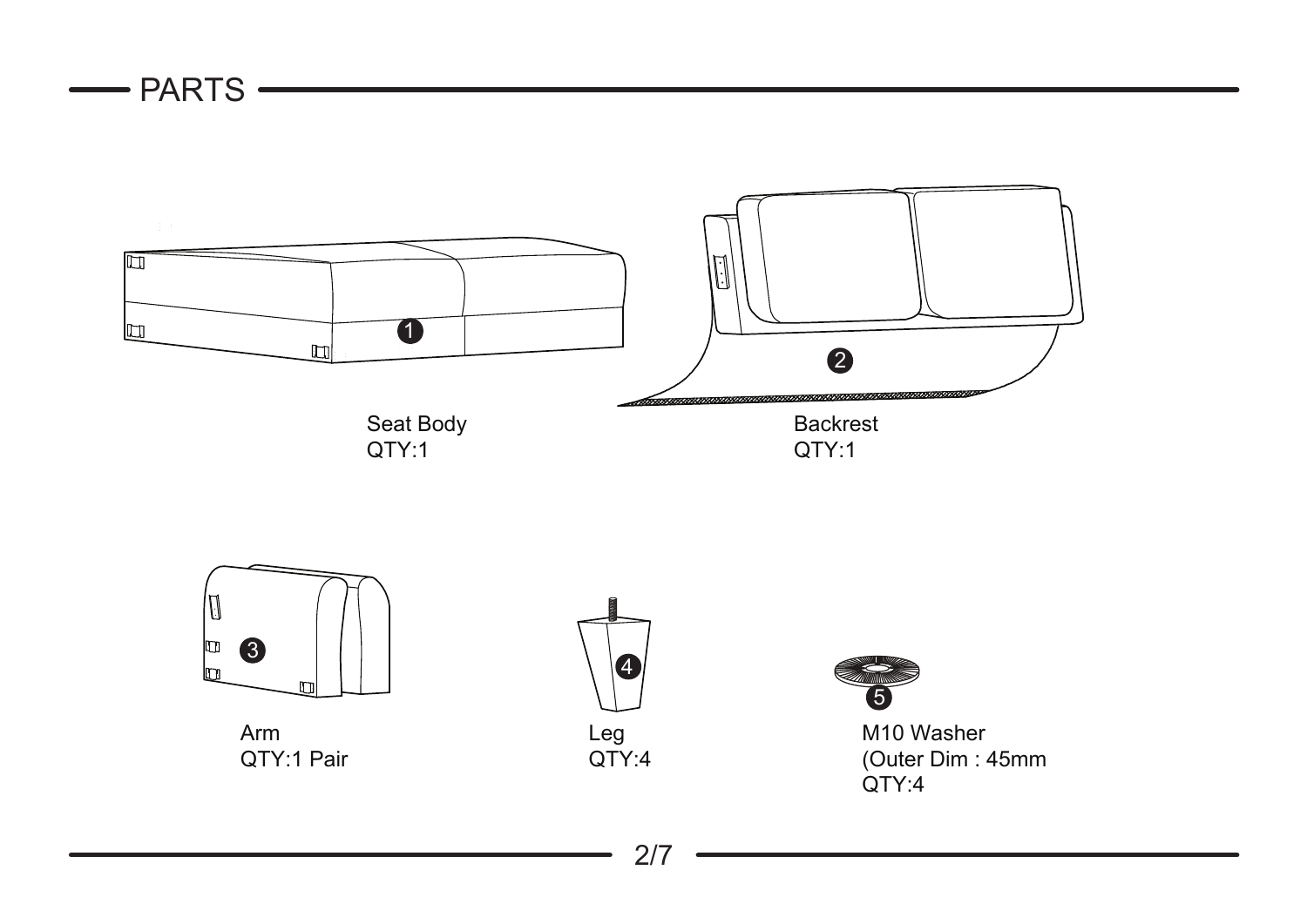Step 1 :

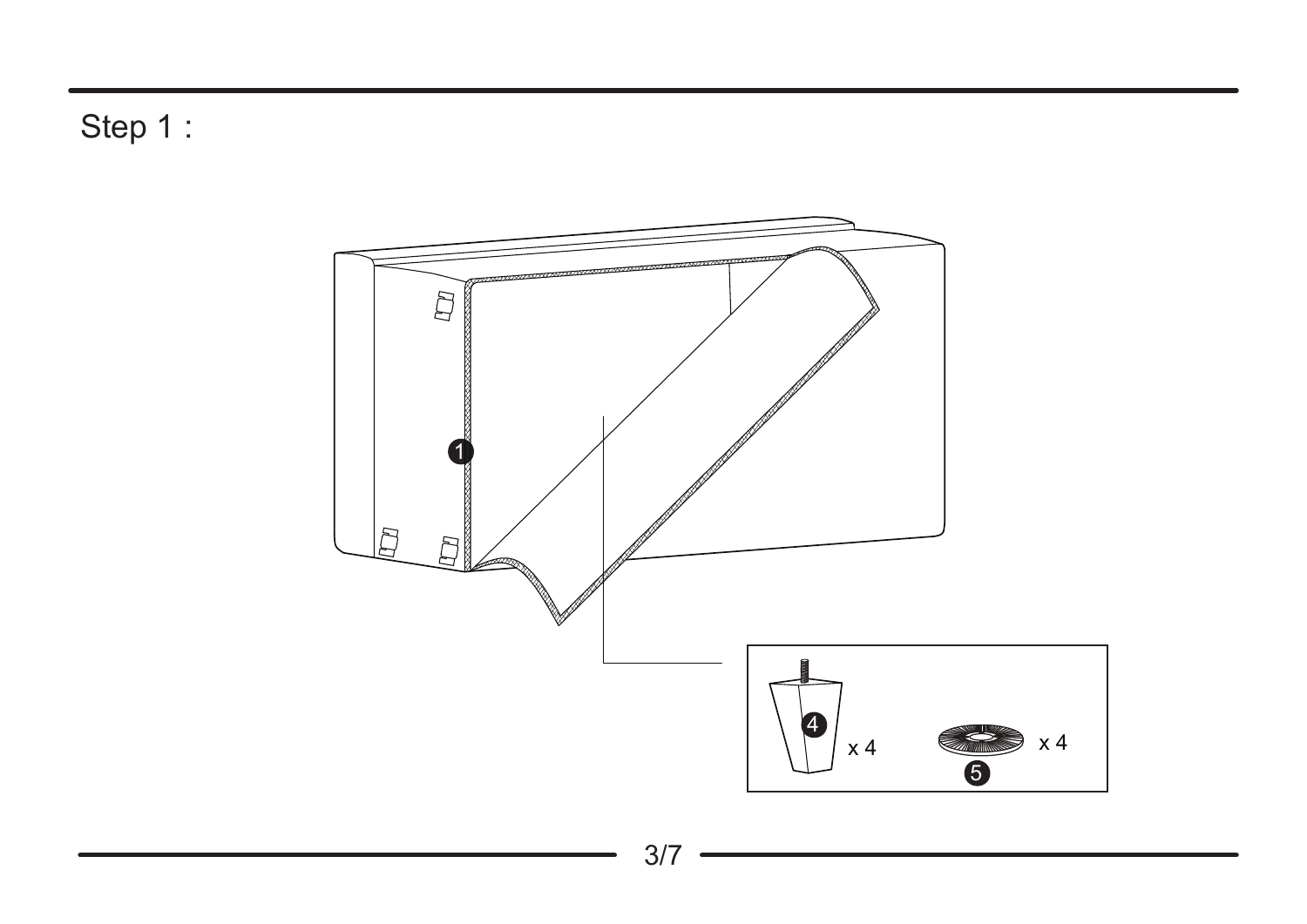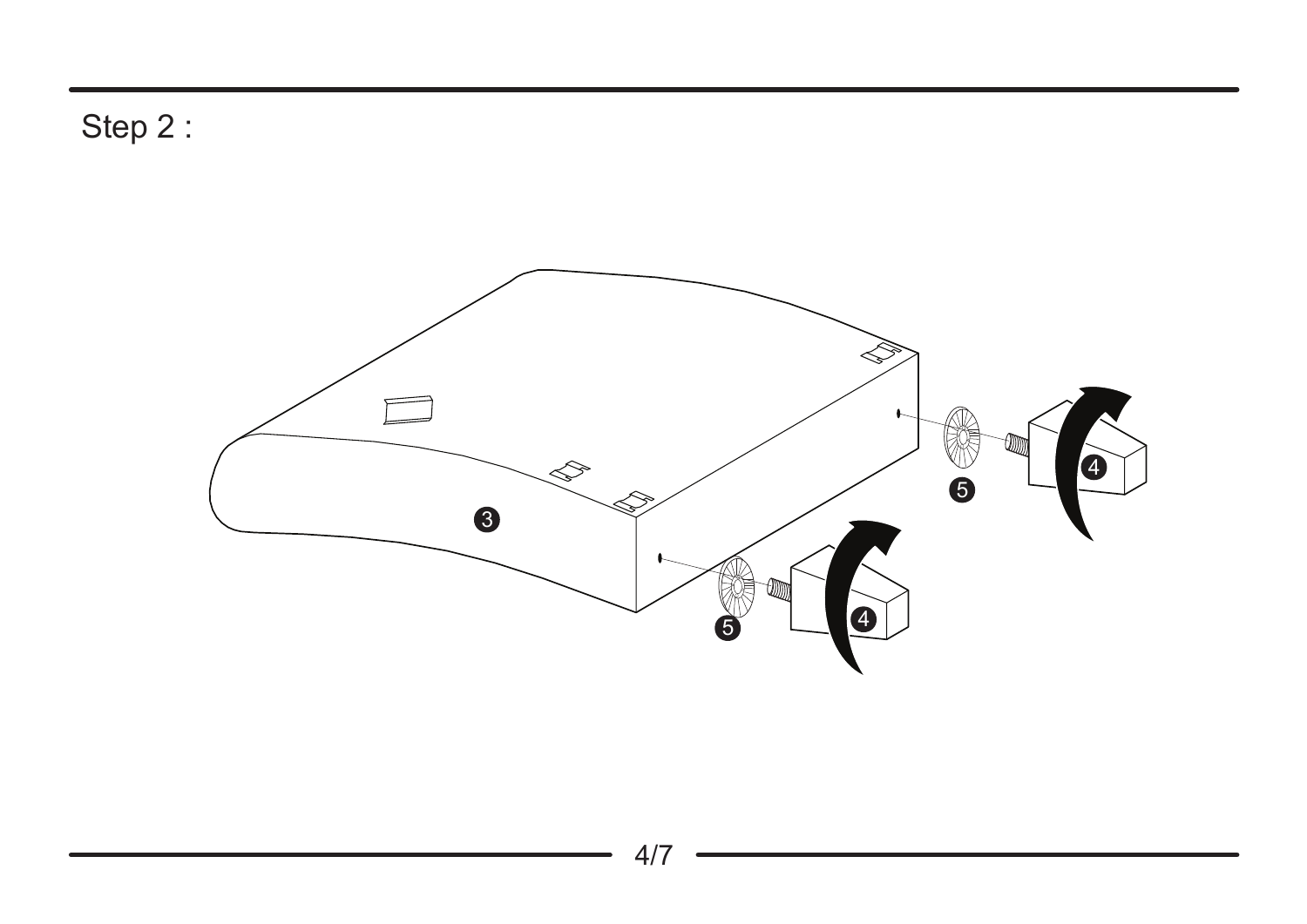Step 3 :

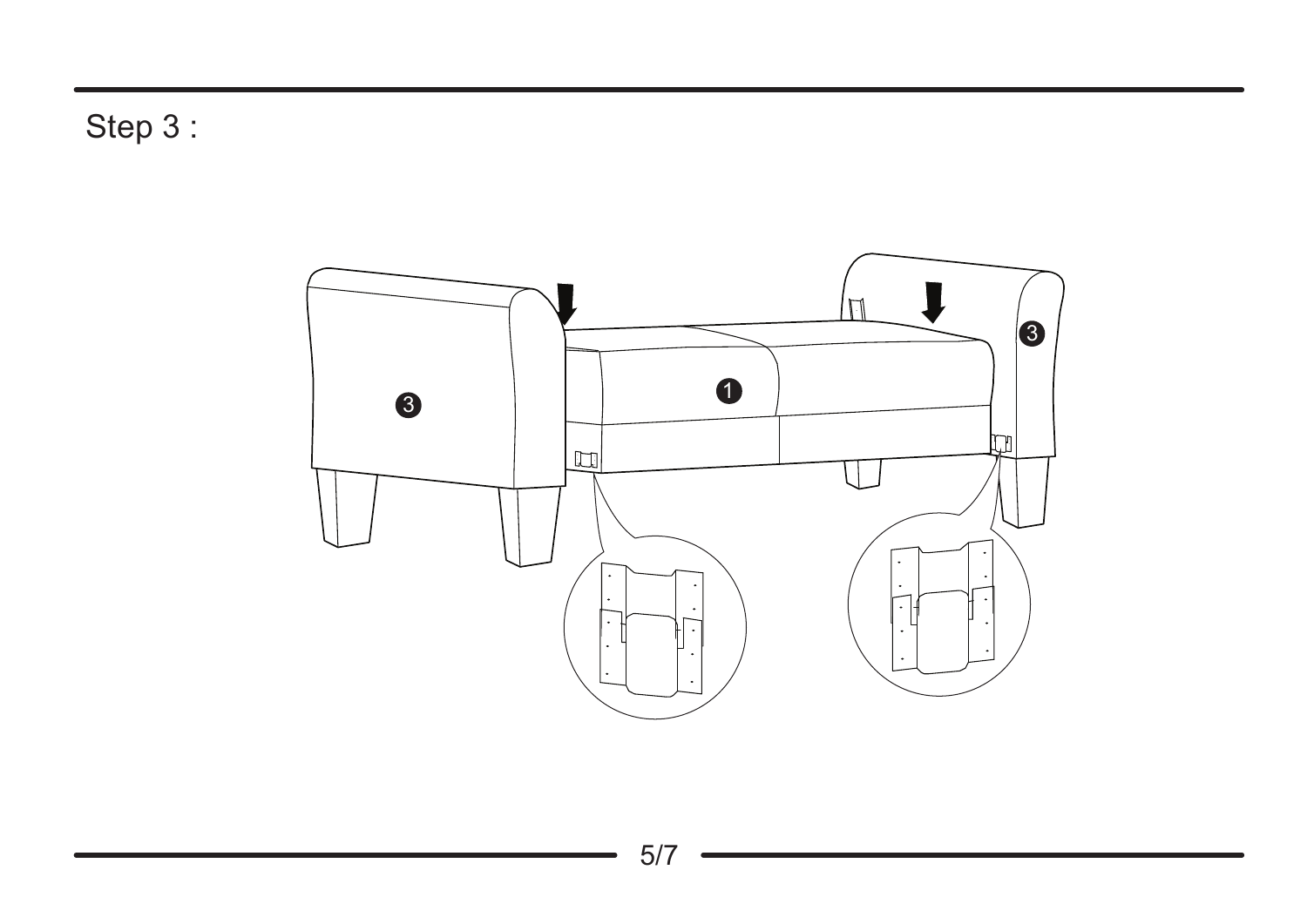Step 4 :